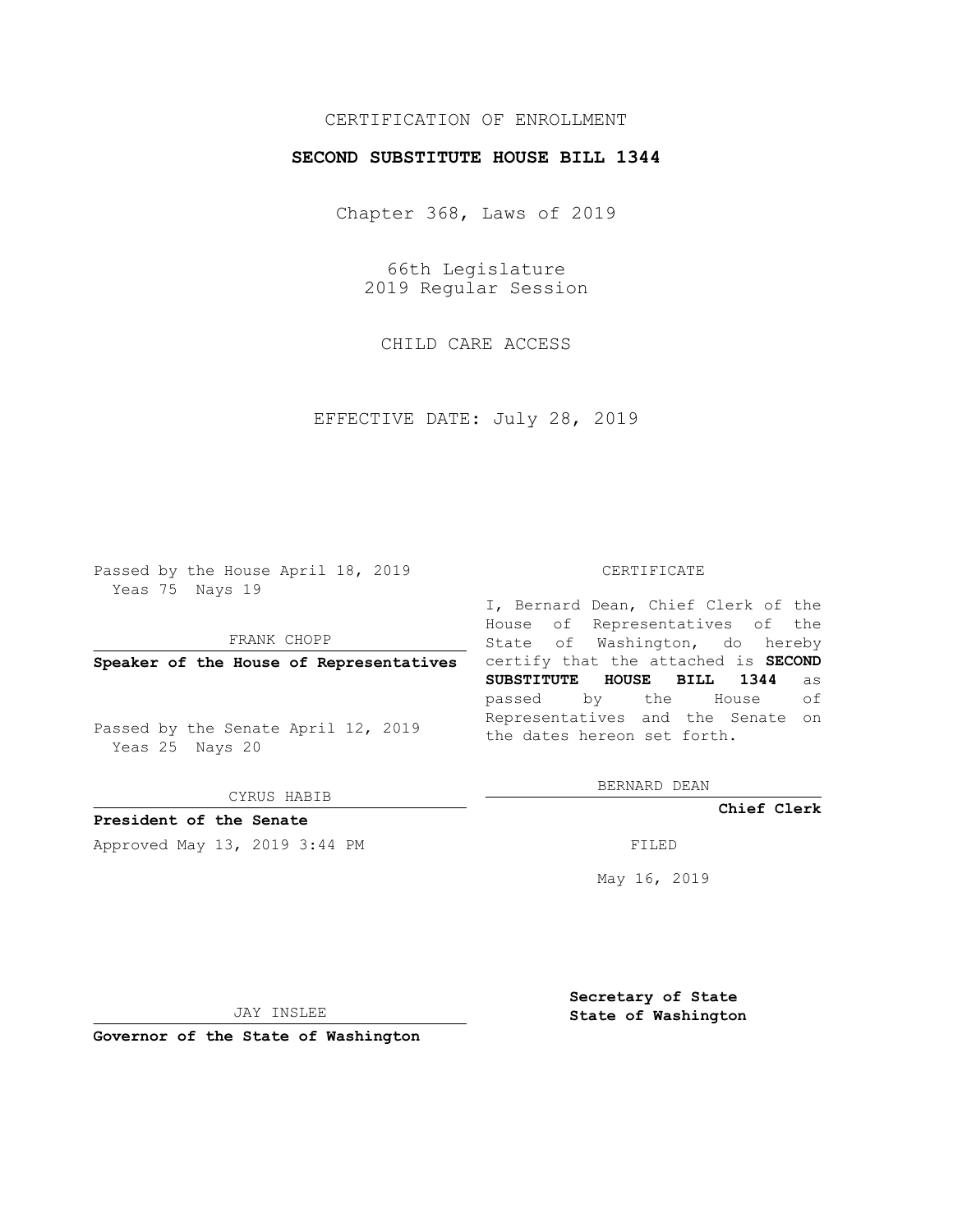### **SECOND SUBSTITUTE HOUSE BILL 1344**

AS AMENDED BY THE SENATE

Passed Legislature - 2019 Regular Session

# **State of Washington 66th Legislature 2019 Regular Session**

**By** House Appropriations (originally sponsored by Representatives Reeves, Ryu, Sells, Valdez, Goodman, Robinson, Shewmake, Stonier, Macri, Kilduff, Leavitt, and Pollet)

READ FIRST TIME 03/01/19.

 AN ACT Relating to establishing the Washington child care access now act; amending 2018 c 91 s 1 (uncodified); adding new sections to chapter 43.330 RCW; adding a new section to chapter 43.41 RCW; creating new sections; and providing expiration dates.

BE IT ENACTED BY THE LEGISLATURE OF THE STATE OF WASHINGTON:

 NEW SECTION. **Sec. 1.** (1) The legislature finds that child care is a sector that is critical to the vitality and economic security of our state and communities and families, and that families in Washington face significant barriers to accessing and affording high quality child care. The legislature finds that Washington's committed caregivers and state investments and advancements in our quality rating and improvement system ensure that quality, culturally relevant child care supports children's healthy development and prepares them for success in school and in life. The legislature recognizes that provider diversity and cultural relevance are fundamental components of quality, and that parent choice is a priority throughout the state's early learning system.

 (2) The legislature finds that the cost of quality child care is unaffordable for many families and state support is needed to ensure that all children and families in Washington can access safe, 21 enriching child care.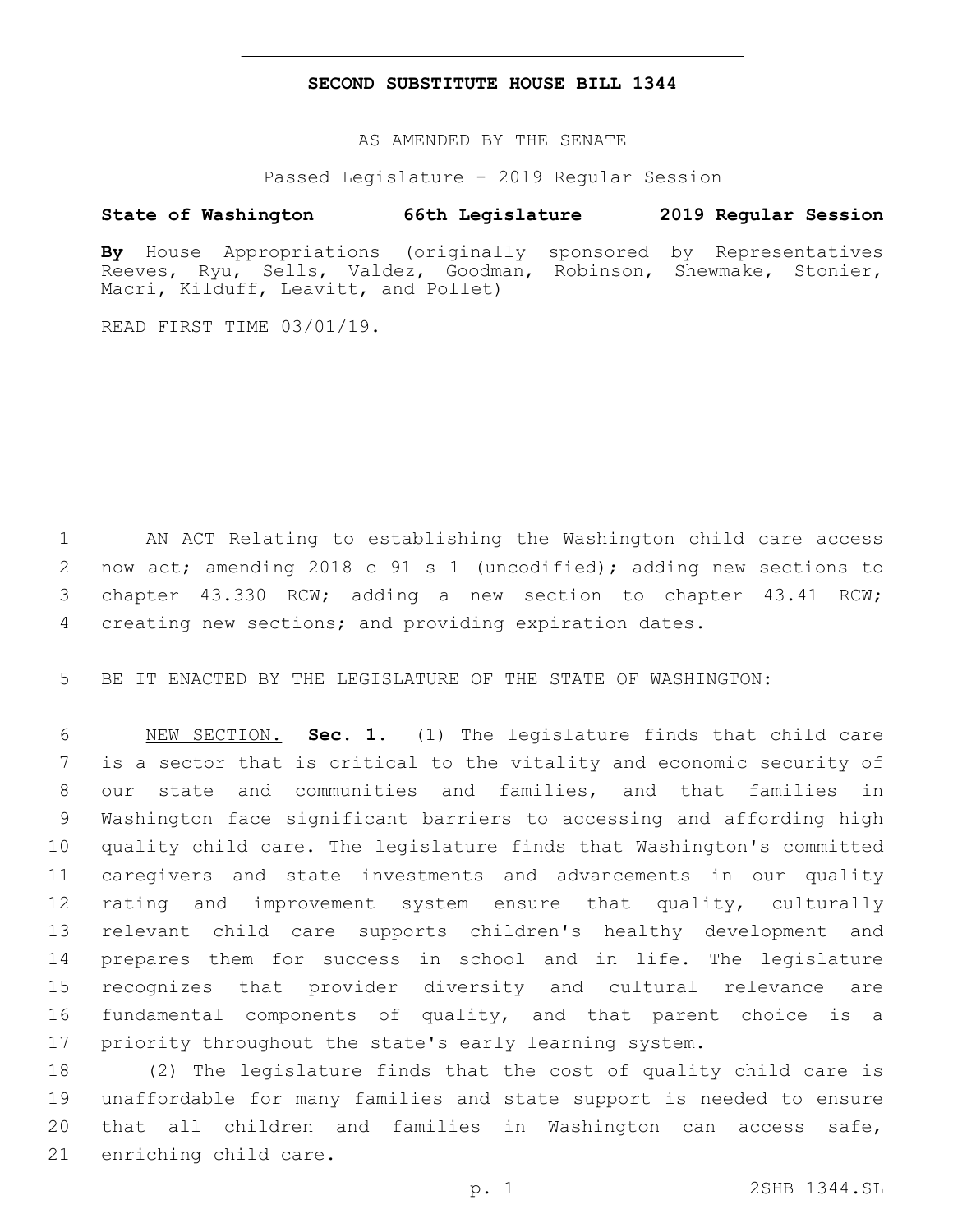(3) The legislature recognizes that expanding access to quality child care requires preparing the market of child care providers to meet existing and expanded demand. The legislature finds that the market of child care providers is shrinking, that child care deserts are expanding, and that fewer providers are offering services to working connections child care subsidy recipients. The legislature additionally finds that child care providers are unable to recruit and retain a qualified workforce; that wages in the industry remain among the lowest of all professions, at or near minimum wage; and that the relationship between a child and a qualified caregiver is of paramount importance to parents and, according to a rapidly accumulating body of brain science, is foundational to supporting 13 healthy development.

 (4) Further, while the system awaits systemic change, the legislature finds that steps must be taken to begin to preserve and expand access to child care for child care subsidy recipients, stabilize the child care industry, and reduce turnover in the 18 workforce.

 (5) Therefore, the legislature intends to promote high quality child care from diverse providers that is accessible and affordable to all families of Washington's children ages birth to twelve.

 NEW SECTION. **Sec. 2.** A new section is added to chapter 43.330 23 RCW to read as follows:

 (1)(a) The department shall enter into one or more contracts for the development of a regional assessment of the child care industry in Washington in order to better understand issues affecting child care access and affordability for families. The department shall collaborate with the office of innovation, alignment, and accountability within the department of children, youth, and families to ensure efficient use of available data and rigorous research methods and to assist with interpretation of data and report 32 preparation.

 (b) The department shall conduct one or more competitive solicitations in accordance with chapter 39.26 RCW to select a third- party entity or entities to conduct the industry assessment in partnership with a statewide organization representing parents. The third-party entity or entities selected by the department through the competitive process must have experience in national industry assessment and expertise in conducting facilities' needs assessments.

p. 2 2SHB 1344.SL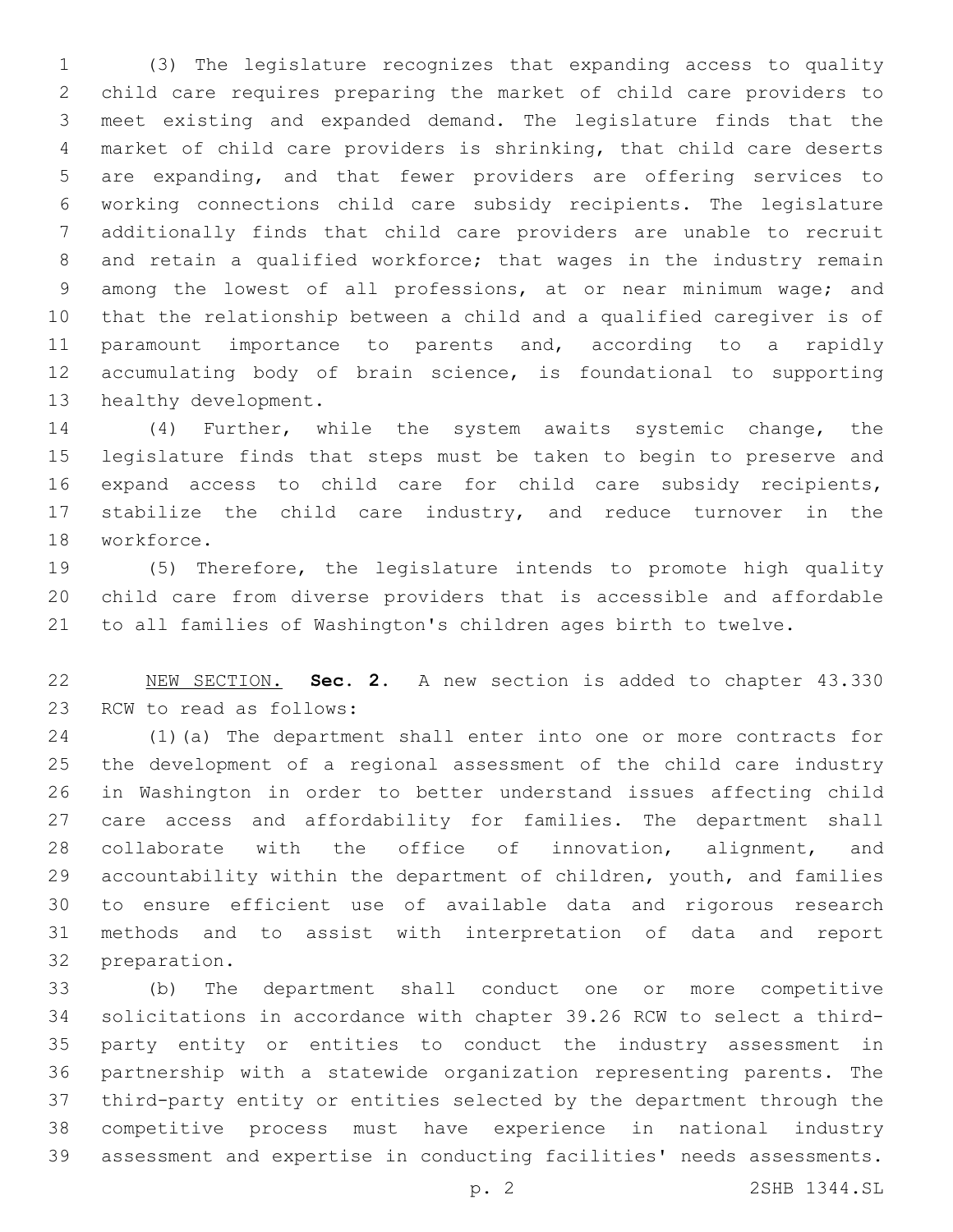The statewide organization representing parents must have experience 2 conducting parent listening tours.

 (c) The department may use a combination of private and public resources to support activities related to the child care industry 5 assessment conducted under this section.

 (2) The industry assessment must be submitted to the appropriate policy and fiscal committees of the legislature, the governor, and the members of the child care collaborative task force established in chapter 91, Laws of 2018 by July 1, 2020. The assessment may be developed using existing reports, studies, models, and analysis related to child care affordability and access. The assessment must, 12 at a minimum:

 (a) Incorporate current data on the number of children age twelve and under who are receiving care from child care and early learning providers. The data must differentiate, to the extent possible: Children served by licensed and certified child care centers and family homes; public schools providing preschool and child care programs; private schools providing child care programs; state agencies and other public municipalities providing child care programs; license-exempt providers who care for children for four 21 hours or less per day; family, friend, and neighbor caregivers; nannies and au pairs; religious organizations providing care; entities providing before-and-after school care; employer-supported child care; and other formal and informal networks of care. The data must, to the extent possible, include a breakdown by provider type of 26 the:

(i) Number of children receiving state subsidized care;

28 (ii) Number of children receiving exclusively private pay care;

 (iii) Number of providers who are accepting state subsidy and, for providers who are not accepting subsidy, reasons why not;

 (iv) Demographics of children served, including age, race, rates of developmental delays or disability, family income, home language, and population group trends. Demographic information must include 34 military, homeless, and tribal families; and

 (v) Demographics of providers, including age, race, family income, home language, number of years providing care, education levels, utilization rates of state assistance, and the number of 38 times a provider has changed locations;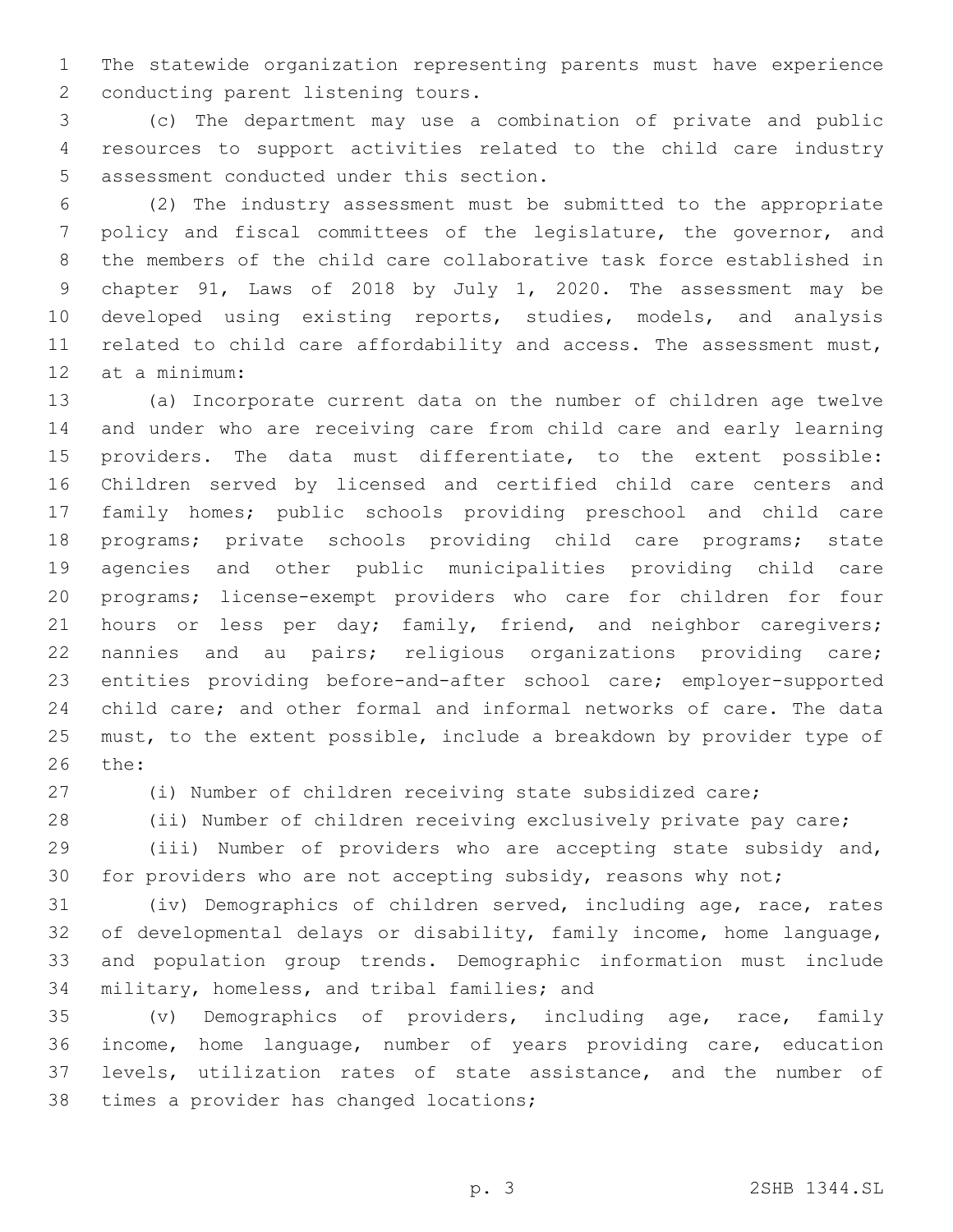(b) Define and describe the characteristics of the informal child care market, including estimates of the children served in this 3 market by age group;

(c) Identify family child care choices by family income bracket;

 (d) Include a visual representation of child care supply and demand by region that identifies areas with the highest need related 7 to child care accessibility and affordability;

 (e) Identify trends in the relationship between private pay rates 9 and subsidy rates for child care providers;

 (f) Include, to the extent possible, an analysis of the industry's quantitative or qualitative contribution to the state's 12 economy, including:

 (i) Employment and wage information for self-employed licensed child care providers and the employees of licensed child care providers, including information about providers accessing public 16 assistance;

(ii) Workforce pipeline data for early learning professions;

 (iii) The estimated costs to the state economy of child care inaccessibility, including lost economic activity and reduced tax 20 revenue; and

 (iv) Direct and indirect effects on labor participation, workplace productivity, and household earnings of working parents who use child care. The analysis must include information related to the workplace productivity of workers using employer-supported child 25 care; and

 (g) Include a facilities needs assessment to determine the type and number of child care facilities necessary to address unmet capacity needs for high quality child care programs such as the early childhood education and assistance program, headstart, working connections child care, and early head start. The needs assessment must include zip code level analysis to identify geographic areas 32 with concentrated barriers to access.

 (3) For the purposes of this section, "employer-supported child 34 care" means:

 (a) A licensed child care center operated at or near the workplace by an employer for the benefit of employees; or

 (b) Financial assistance provided by an employer for licensed 38 child care expenses incurred by an employee.

(4) This section expires December 31, 2020.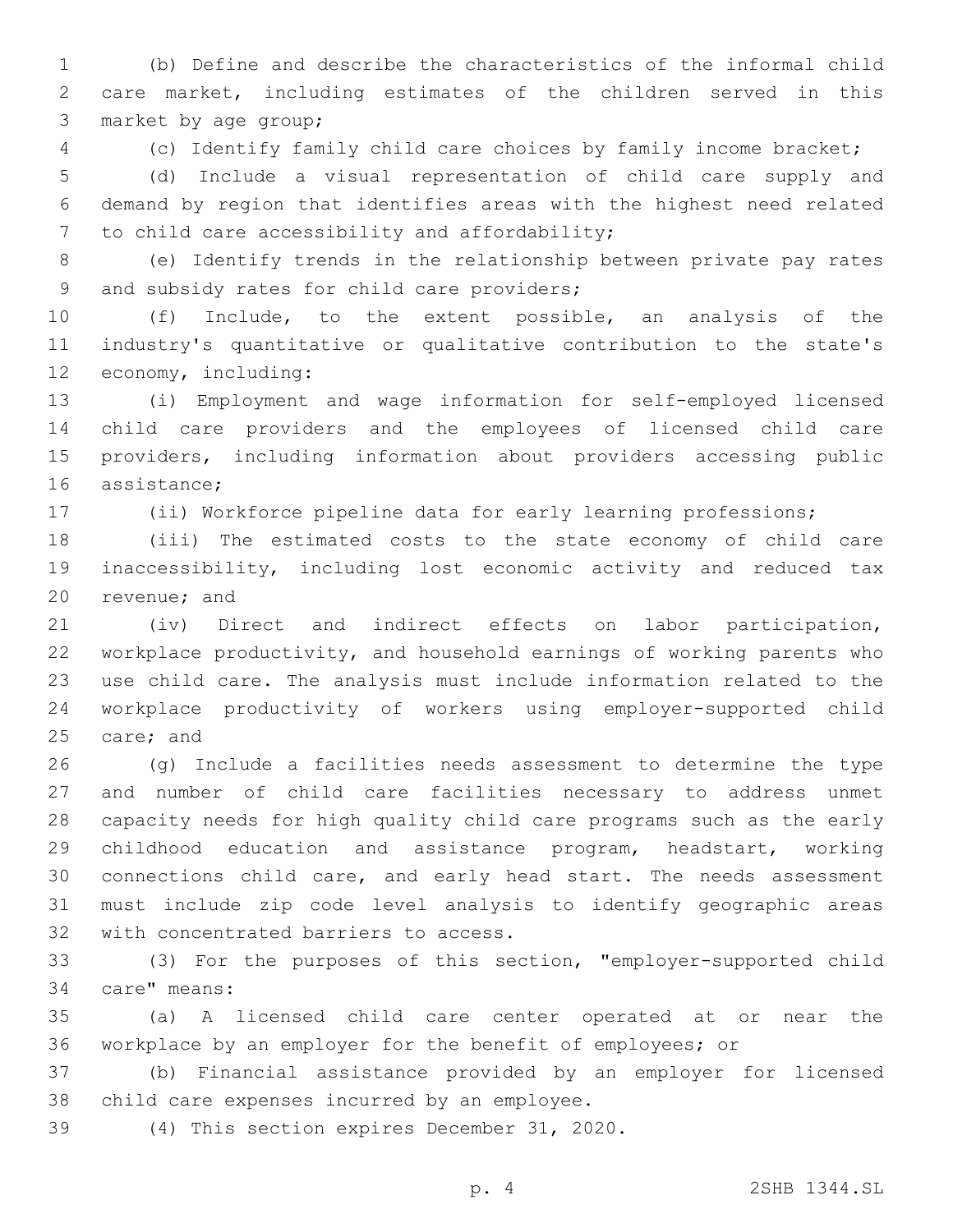NEW SECTION. **Sec. 3.** A new section is added to chapter 43.41 2 RCW to read as follows:

 (1) The office of financial management, within existing resources, in partnership with the department of commerce, the office of innovation, alignment, and accountability within the department of children, youth, and families, and the health care authority, shall develop a survey for state executive branch agency employees in order to better understand issues affecting child care access and 9 affordability for state employees' families.

10 (2) The survey must, at a minimum:

 (a) Identify the number of children age twelve and under of state employees who are receiving care from child care or early learning providers. The survey must allow employees to differentiate, to the extent possible, the type of child care or early learning provider 15 serving the family, including:

(i) Licensed and certified child care centers and family homes;

 (ii) License-exempt providers who care for children for four 18 hours or less per day;

- (iii) Family, friend, and neighbor caregivers;
- 20 (iv) Nannies and au pairs;

(v) Religious organizations providing care;

(vi) Entities providing before-and-after school care;

23 (vii) Employer-supported child care; and

(viii) Other formal and informal networks of care;

 (b) Identify the number of children age twelve and under whose care is paid for in whole or in part with state subsidies;

 (c) Allow employees to describe challenges they face in accessing 28 or paying for child care; and

(d) Ask employees to provide their total annual household income.

 (3) The survey must be made available to all state executive branch agency employees with children age twelve and under no later 32 than January 15, 2020.

 (4) The department of commerce, in collaboration with the office of financial management and the office of innovation, alignment, and accountability within the department of children, youth, and families, shall analyze this data and report as part of the larger industry analysis described in section 2 of this act. In addition to the information required under section 2 of this act, the report must also include:39

40 (a) A breakdown of: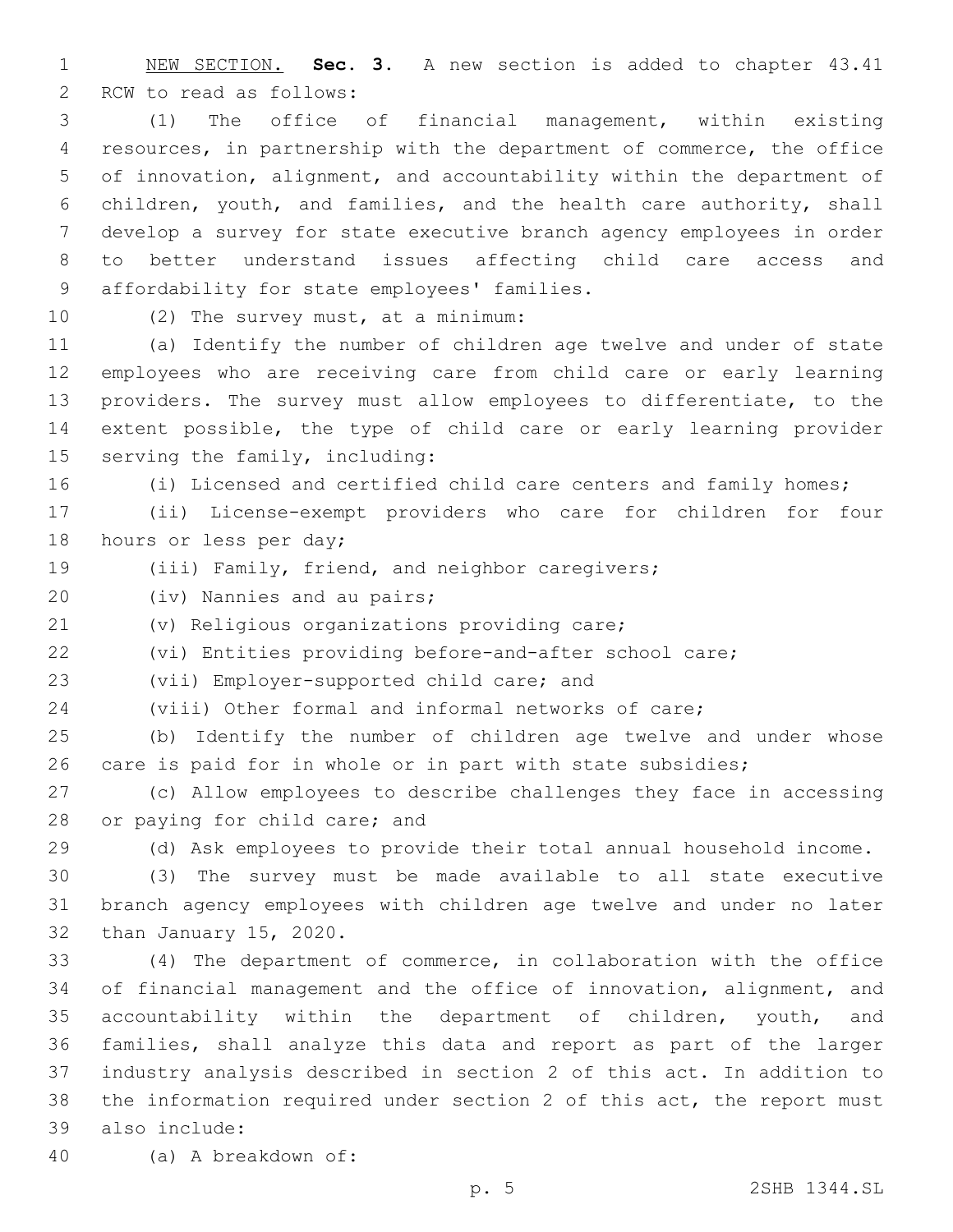1 (i) The number of children of state executive branch agency 2 employees receiving care based on provider type;

3 (ii) The number of children of state executive branch agency employees receiving state subsidized care; and4

5 (iii) The number of children of state executive branch agency 6 employees receiving exclusively private pay care;

7 (b) An analysis of the relationship between family child care 8 choices and household income bracket; and

9 (c) A narrative summary of the challenges that state executive 10 branch agency employees face in accessing or paying for child care.

11 (5) This section expires December 31, 2020.

12 **Sec. 4.** 2018 c 91 s 1 (uncodified) is amended to read as 13 follows:

14 (1) The department of commerce and the department of children, 15 youth, and families shall jointly convene and facilitate a child care 16 collaborative task force to:

17 (a) Examine the effects of child care affordability and 18 accessibility on the workforce and on businesses; and

 (b) Develop policy recommendations pursuant to section 6 of this 20 act. ((The director of the department of commerce or his or her designee must convene the first meeting of the task force by September 1, 2018.))

 (2) The task force shall develop policies and recommendations to incentivize employer-supported child care and improve child care access and affordability for employees. To accomplish its duties, the task force shall evaluate current available data including, but not 27 limited to:

28 (a) Child care market rate survey reports, including data related 29 to the geographic distribution of licensed child care providers and 30 the demand for, cost, and availability of such providers;

31 (b) Best practices for employer-supported child care; ((and))

32 (c) Research related to the economic and workforce impacts of 33 employee access to high quality, affordable child care; and

34 (d) The industry assessment conducted pursuant to section 2 of 35 this act.

36 (3) The governor shall appoint ((additional)) voting task force 37 members as follows:

38 (a) ((Five representatives of private business, including: One 39 representative of a small business; one representative of a medium-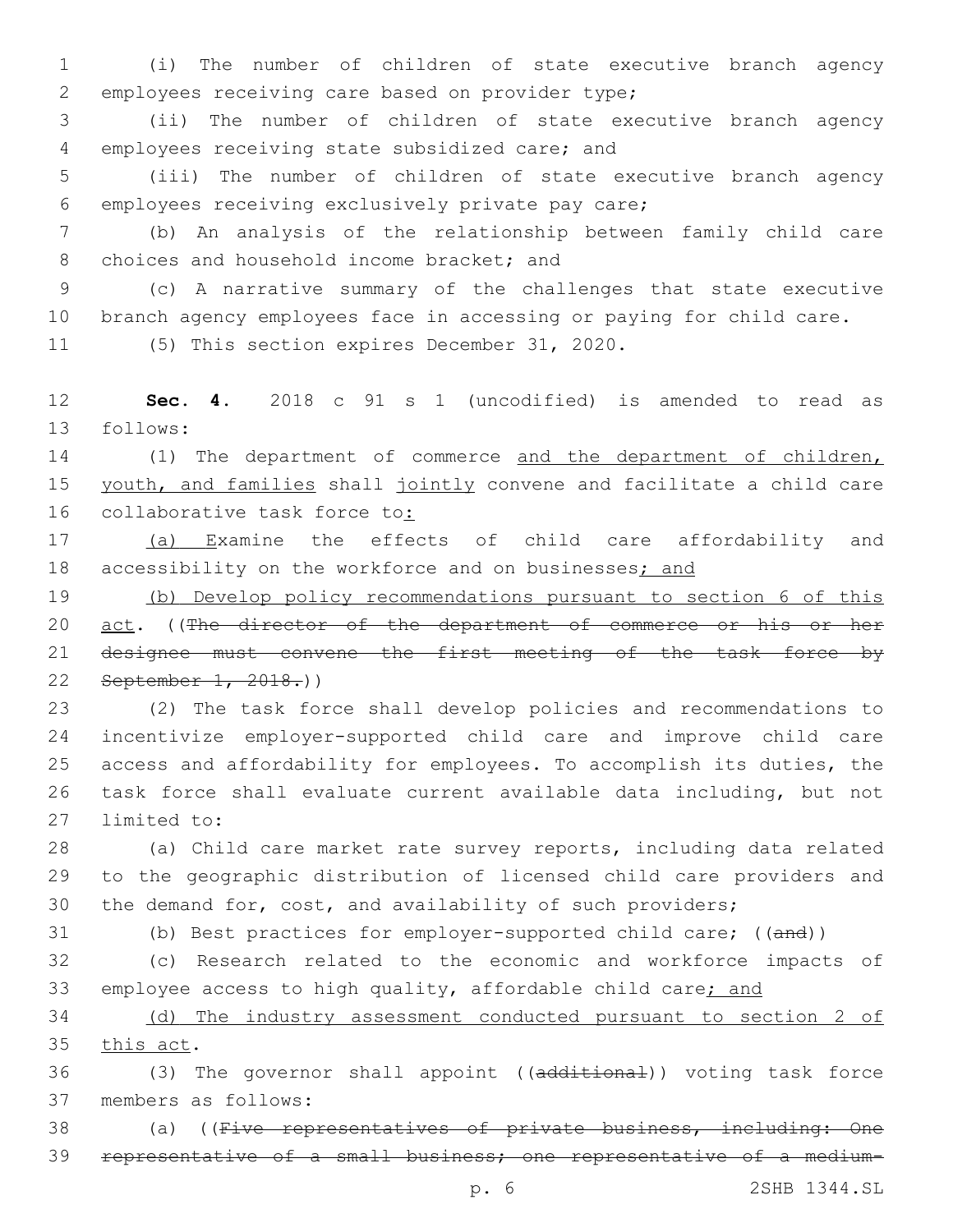1 sized business; one representative of a large business; and two 2 chamber of commerce representatives, one located east of the crest of 3 the Cascade mountains and one located west of the crest of the 4 Cascade mountains: 5 (b)) One representative from a union representing child care providers;6 7 (((+e))) (b) One representative from the statewide child care 8 resource and referral network; 9 (((d)) (c) One representative of an organization representing 10 the interests of licensed child day care centers; 11 (((e)) (d) One representative of a statewide nonprofit 12 organization comprised of senior executives of major private sector 13 employers; 14  $((\text{+f})^2)$  (e) One representative of a nongovernmental private-15 public partnership supporting home visiting service delivery; 16  $((+q+))$  (f) One representative of a federally recognized tribe; 17 and 18  $((+h))$   $(q)$  One representative from an association representing 19 business interests. 20 (4) One representative from each of the following agencies shall 21 serve as a nonvoting member of the task force and provide data and 22 information to the task force upon request: 23 (a) The department of commerce; 24 (b) The department of children, youth, and families. The 25 representative from the department of children, youth, and families 26 must have expertise in child care subsidy policy; and 27 (c) ((The employment security department; 28 (d) The department of revenue; 29 (e) The department of social and health services; and  $(f)$ )) The office of the governor. 31 (5) The president of the senate shall appoint one member to the 32 task force from each of the two largest caucuses of the senate to 33 serve as ((nonvoting)) voting members of the task force. 34 (6) The speaker of the house of representatives shall appoint one 35 member to the task force from each of the two largest caucuses in the 36 house of representatives to serve as ((nonvoting)) voting members of 37 the task force. 38 (7) The governor shall appoint the following nonvoting members: 39 (a) Three representatives from the child care industry. At least 40 one of the child care industry representatives must be a provider

p. 7 2SHB 1344.SL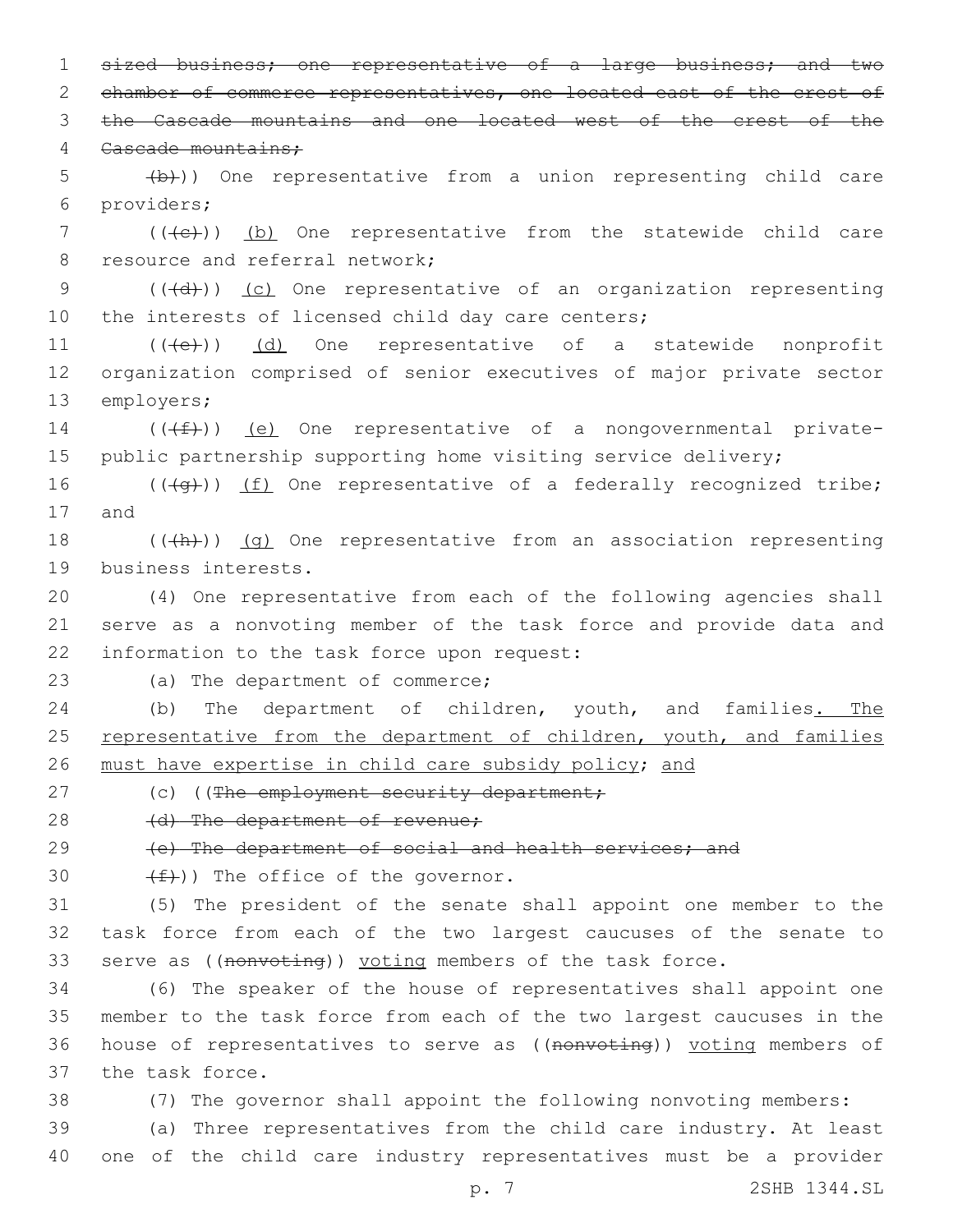from a rural community. The three representatives must include: One licensed child day care center provider; one licensed family day care provider; and one representative of family, friend, and neighbor 4 child care providers;

5 (b) ((Two representatives of economic development organizations, 6 one located east of the crest of the Cascade mountains and one 7 located west of the crest of the Cascade mountains;

8 (c) Four representatives of)) One representative from each of the 9 following: An advocacy organization ((s)) representing parents, an 10 early learning advocacy organization, a foster care youth advocacy 11 organization, and an organization representing expanded learning 12 opportunity interests;

13 (((d) One representative from an association representing 14 statewide transit interests;

15 (e) One representative of an institution of higher education; and

16 (f) One representative of a nonprofit organization providing 17 training and professional development for family day care providers 18 and family, friend, and neighbor child care providers))

19 (c) One representative from the child care workforce development 20 technical work group established in chapter 1, Laws of 2017 3rd sp. 21 sess.;

22 (d) An early learning policy expert; and

23 (e) One representative of an organization of early learning 24 providers focused on preserving languages and culture by serving 25 immigrant and refugee communities.

26 (8) The director of commerce or the secretary of the department 27 of children, youth, and families or ((his or her)) their designee, 28 may invite additional representatives to participate as nonvoting 29 members of the task force.

30 (9) The task force chair and vice chair must be elected by a 31 majority vote of voting task force members.

32 (10) Staff support for the task force must be provided by the 33 department of commerce.

 (11) Legislative members of the task force shall be reimbursed for travel expenses in accordance with RCW 44.04.120. Nonlegislative members shall be reimbursed for travel expenses in accordance with 37 chapter 43.03 RCW.

38 (12) Licensed family home child care providers and child care 39 center providers serving as members of the task force must be 40 reimbursed for the cost of hiring a substitute for times the provider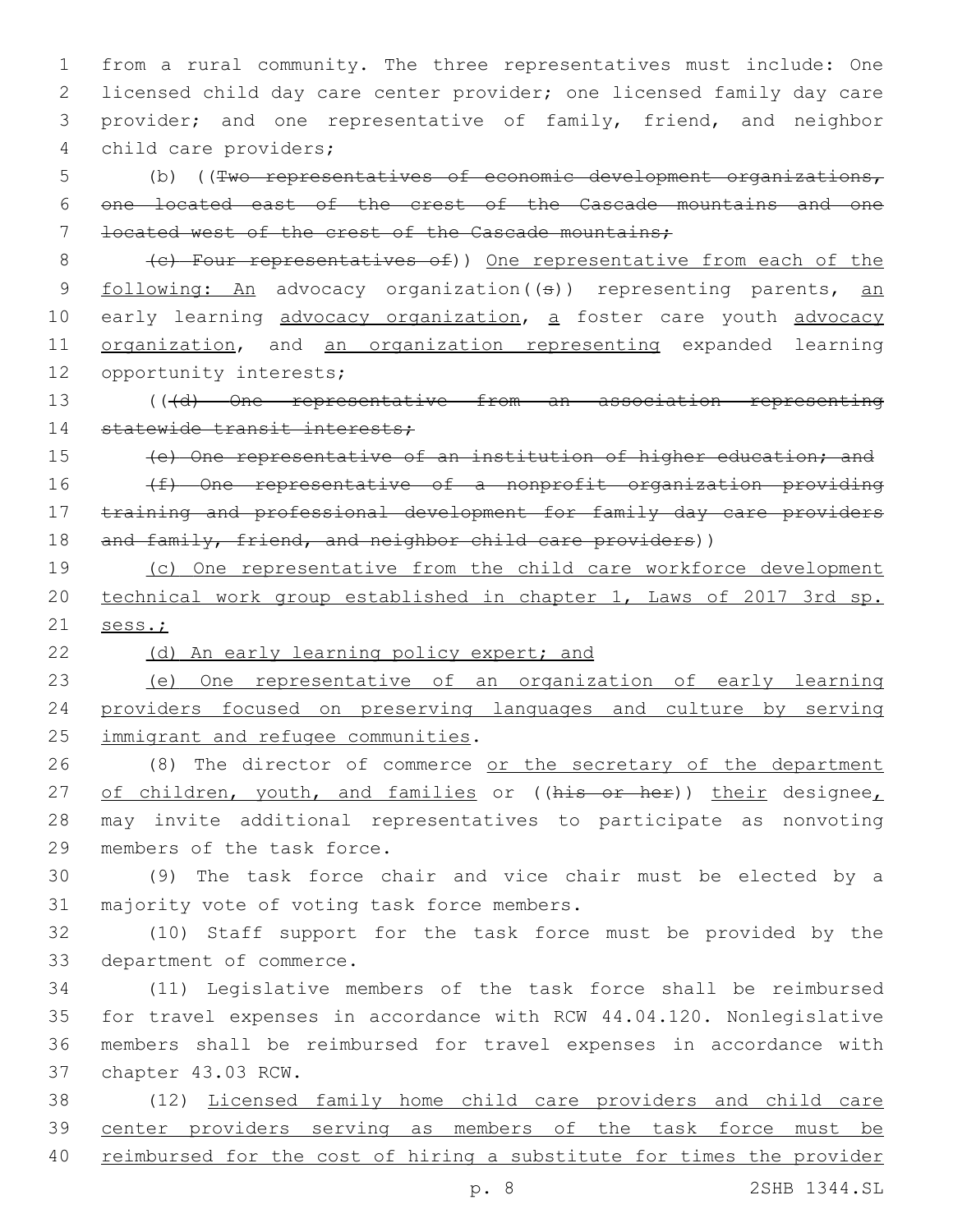1 is away from the child care businesses for official task force travel

2 and meetings.

 (13) In accordance with RCW 43.01.036 the task force shall report 4 its initial findings and recommendations pursuant to this section to the governor and the appropriate committees of the legislature by November 1, 2019. The report must include findings related to:

(a) Options for the state to incentivize the provision of:

 (i) Employer-supported child care by public and private 9 employers; and

(ii) Back-up child care by public and private employers;

 (b) Opportunities for streamlining permitting and licensing requirements to facilitate the development and construction of child 13 care facilities;

 (c) Potential tax incentives for private businesses providing 15 employer-supported child care;

 (d) A model policy for the establishment of a "bring your infant to work" program for public and private sector employees; and

 (e) Policy recommendations that address racial, ethnic, and geographic disparity and disproportionality in service delivery and 20 accessibility to services for families.

 $(1)$   $(13)$ )  $(14)$  For the purposes of this section:

 (a) "Back-up child care" means a temporary child care arrangement that is provided when normal child care arrangements are unavailable.

(b) "Employer-supported child care" includes:24

 (i) A licensed child care center operated at or near the workplace by an employer for the benefit of employees; or

 (ii) Financial assistance provided by an employer for licensed 28 child care expenses incurred by an employee.

 $((+14))$  (15) This section expires ((December 30, 2019)) July 1, 2021.30

 NEW SECTION. **Sec. 5.** (1) Members of the child care collaborative task force created by chapter 91, Laws of 2018, and serving on the task force as of January 1, 2019, may continue to serve as members of the task force without reappointment.

35 (2) This section expires July 1, 2021.

 NEW SECTION. **Sec. 6.** A new section is added to chapter 43.330 37 RCW to read as follows:

(1) The child care collaborative task force shall: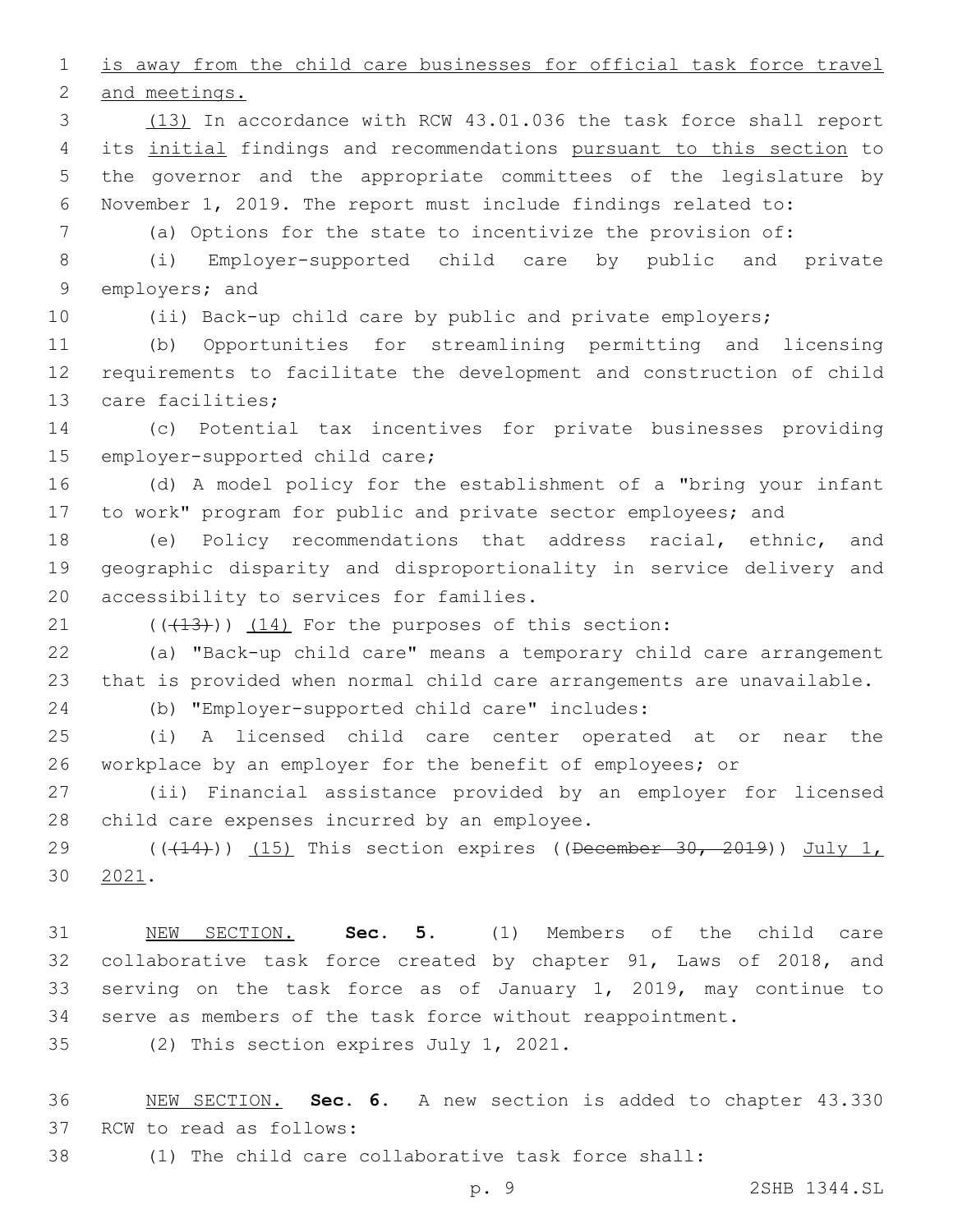(a)(i) Develop a child care cost estimate model to determine the full costs providers would incur when providing high quality child care, including recommended teacher-child ratios based on research 4 and best practices. The model must include:

- 5 (A) Regional differences;
- (B) Employee salaries and benefits;6

7 (C) Enrollment levels;

8 (D) Facility costs; and

 (E) Costs associated with compliance with statutory and regulatory requirements, including quality rating system participation and identify specific costs associated with each level of the rating system and any quality indicators utilized.

 (ii) The model must utilize existing data and research available 14 from existing studies and reports.

 (iii) The model must consider differentiating subsidy rates by child age and region, evaluate the effectiveness of current child care subsidy region boundaries, and examine alternatives such as zip code level regions or regionalization based on urban, suburban, and 19 rural designations;

 (b) Consider how the measure of state median income could be used in place of federal poverty level when determining eligibility for 22 child care subsidy;

 (c) Evaluate recommendations from the department of children, youth, and families' technical work group on compensation, including consideration of pay scale changes, to achieve pay parity with K-12 teachers by January 1, 2025. When considering implementation of the technical work group recommendations, the task force shall further develop policy recommendations for the department of children, youth, 29 and families that:

 (i) Endeavor to preserve and increase racial and ethnic equity and diversity in the child care workforce and recognize the value of 32 cultural competency and multilingualism;

 (ii) Include a salary floor that supports recruitment and retention of a qualified workforce in every early learning setting, determined by an analysis of fields that compete to recruit workers with comparable skills, competencies, and experience of early 37 childhood educators;

 (iii) Index salaries for providers against the salary for a typical preschool lead teacher, differentiating base compensation for varying levels of responsibility within the early childhood workplace

p. 10 2SHB 1344.SL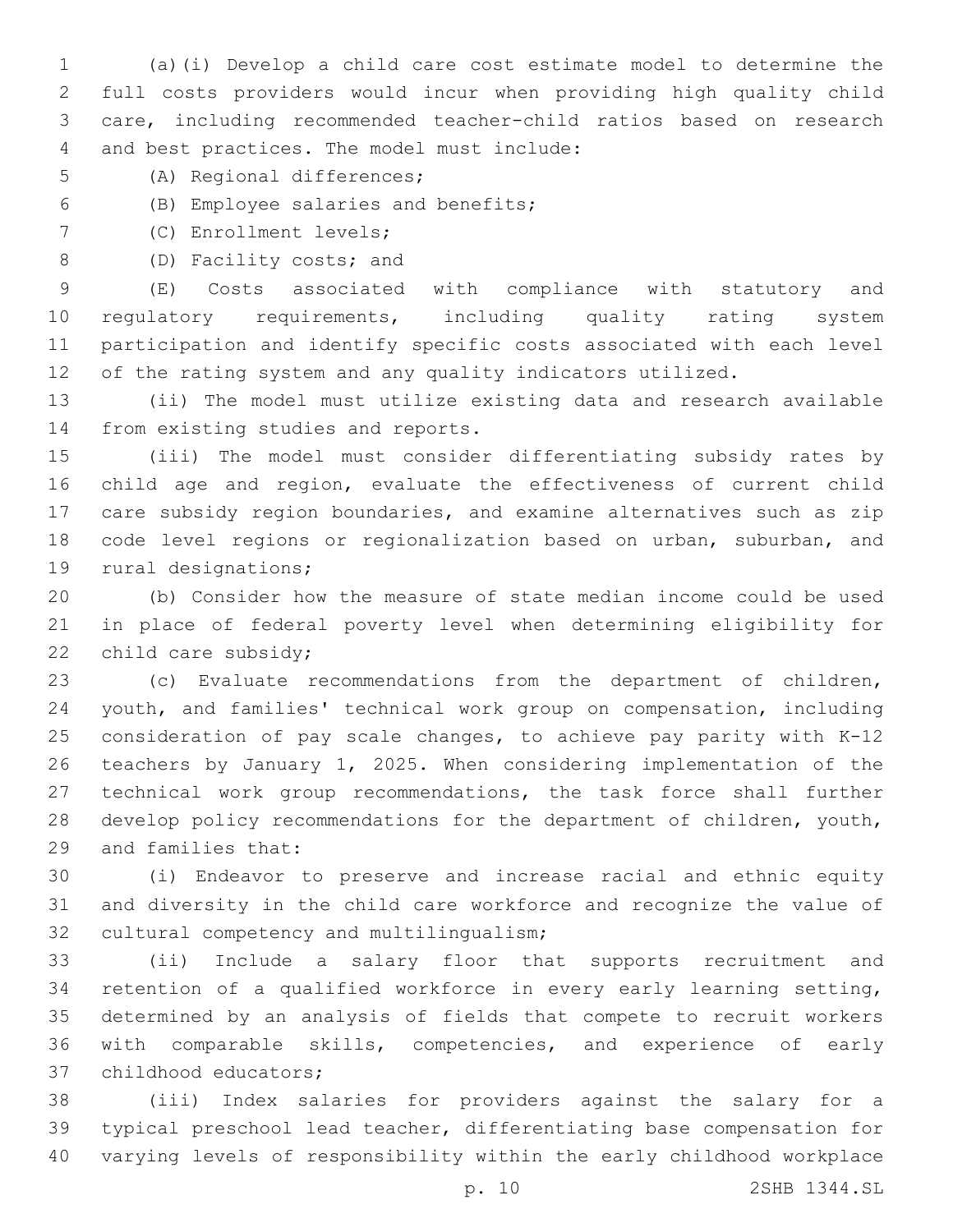including consideration of center directors, assistant directors, lead teachers, assistant teachers, paraprofessionals, family child 3 care owners, and family home assistants;

 (iv) Incentivize advancements in relevant higher education credentials and credential equivalencies, training, and years of experience, by increasing compensation for each of these, including early learning certificates, associate degrees, bachelor's degrees, 8 master's degrees, and doctoral degrees;

 (v) Consider credential equivalencies, including certified demonstration of competencies developed through apprenticeships, peer 11 learning models, community-based training, and other strategies;

 (vi) Consider a provider's years of experience in the field and 13 years of experience at his or her current site;

(vii) Differentiate subsidy rates by region; and

 (viii) Provide additional targeted investments for providers serving a high proportion of working connections child care families, providers demonstrating additional linguistic or cultural competency, and providers serving populations furthest from opportunity, 19 including:

 (A) Families enrolled in the early childhood education and 21 assistance program;

(B) Underserved geographic communities;22

(C) Underserved ethnic or linguistic communities;

(D) Underserved age groups such as infants and toddlers; and

(E) Populations with specialized health or educational needs;

 (d) Develop a phased implementation plan for policy changes to the working connections child care program. The implementation plan must focus on children and families furthest from opportunity as defined by income and must include recommended targeted supports for providers serving children who are underserved and emphasize greater racial equity. Implementation plan components must include:

 (i) Increasing program income eligibility to three hundred percent of the federal poverty level or eighty-five percent of the 34 state median income;

 (ii) Establishing a graduated system of copayments that eliminates the cliff effect for families and limits the amount a family pays for child care to a maximum of seven percent of the 38 family's income by January 1, 2025;